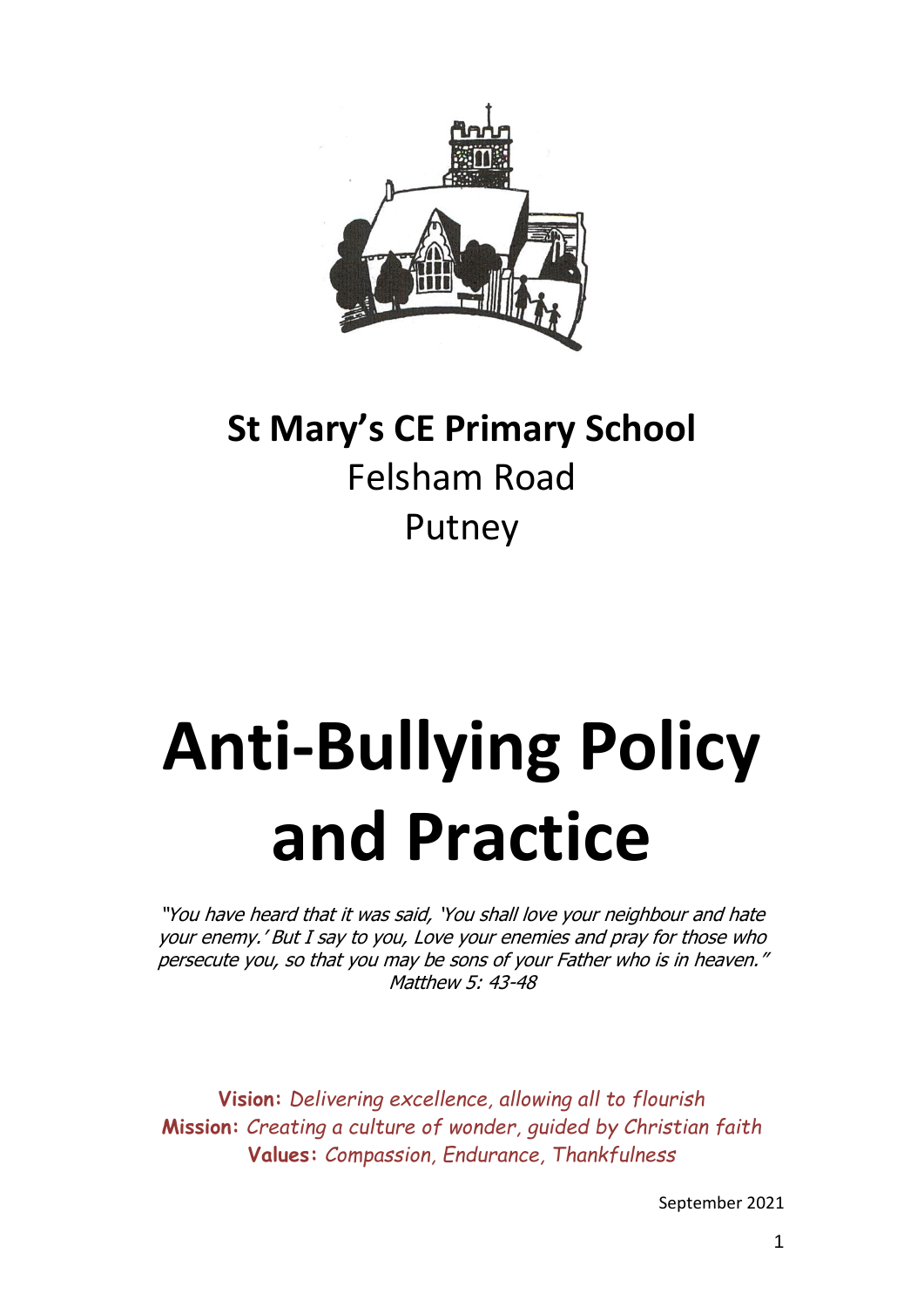Vision Statement

Bullying takes place and is a problem in all schools. Schools which openly acknowledge that bullying is occurring and take immediate action to deal with each individual case are the most successful in ensuring that children and adults do not suffer the lasting effects of such experiences.

At St. Mary's we strive to be successful in our approach to Bullying. The school's policy (including child-friendly policy – Appendix 3) and practice are directly linked to the school's mission statement which is:

# **Mission:** *Creating a culture of wonder, guided by Christian faith*

The specific linking of all behaviour to the Christian concept of community means that the intended school ethos (or way of treating people) does not tolerate bullying of any kind.

#### Statement of Intent and Responsibilities

It is the responsibility of **all stakeholders** at St. Mary's:

• To take all reports of bullying seriously

• To share all reports of bullying with the school's Anti-Bullying Lead and all other relevant Stakeholders

Bullying hurts. No-one deserves to be a victim of bullying. Everybody has the right to be treated with respect. Individuals who are bullying need to learn different ways of behaving. We have a responsibility to respond promptly and effectively to issues of bullying.

We are committed to creating a climate of co-operation, good behaviour, safety, respect, tolerance and acceptance of difference for everyone so that we can all learn in a relaxed and secure atmosphere. Bullying of any kind is unacceptable at our school.

If bullying does occur, everyone should be confident to tell someone about it and know that all incidents will be dealt with promptly and effectively. We are a TELLING school. This means that *anyone* who knows that bullying is happening is expected to tell someone they trust. Snitching or grassing is trying to get someone **into** trouble, telling or reporting is trying to get someone **out of** trouble.

"The only things necessary for the triumph of evil is for good men to do nothing." Edmund Burke 1795

Roles and Responsibilities

At the time of review, the following members of staff are responsible for Bullying in the following roles:

# **Anti-Bullying Lead**

The Anti-Bullying Lead of the School is responsible for ensuring there is an effective Anti-Bullying policy and practices in place. They are responsible for managing all reported incidents of bullying within the school.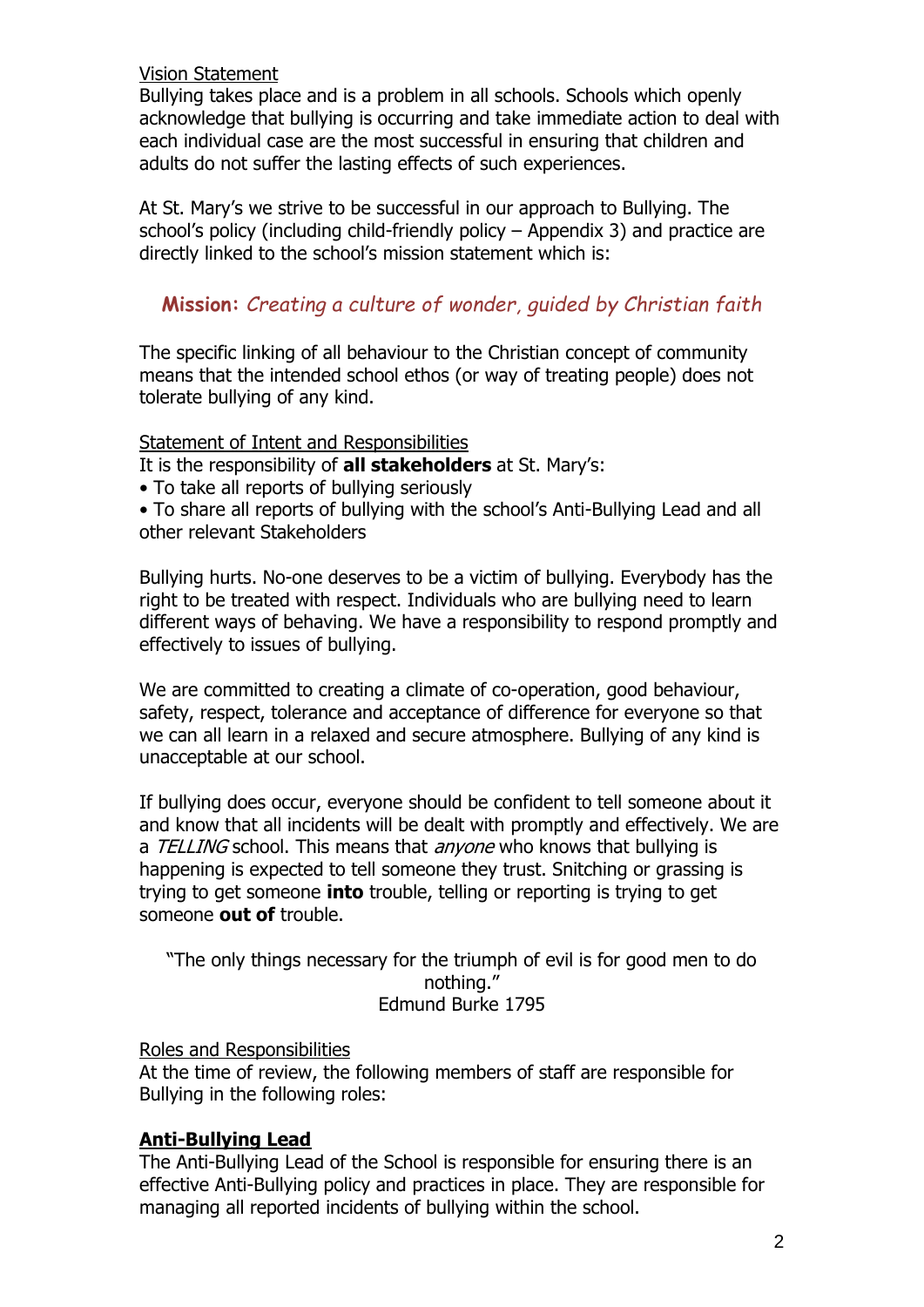# **The current Anti-Bullying Lead is: Miss Cheryl Payne – Head Teacher**

## **Designated Safeguarding Lead (DSL)**

Mrs Kerry Dunford – Inclusion Manager

# **Deputy Designated Safeguarding Lead (DDSL)**

Mrs Amanda Bishop – Deputy Head Teacher Miss Amelia de Souza – Reception Class Teacher Miss Cheryl Payne – Head Teacher

#### **Governor with Responsibility for overseeing Safeguarding**

Mrs Judith Kennedy – Co-chair of Governors Mr Philip Pyke

# **Anti-Bullying Ambassadors (ABAs)**

The school has a group of fifteen+ Anti-Bullying Ambassadors, made up of roughly five children each from Years Four to Six. The ABAs are tasked with being vigilant for incidents of bullying and are responsible for reporting these to the Anti-bullying Lead. The ABAs meet once every half term and take the lead in planning and delivering the school's Anti-Bullying work and in particular the Anti-Bullying focus days.

#### Links with other School Policies and Practices

This policy links with and should be read in conjunction with a number of other school policies, practices and action plans including:

- Child-Friendly Policy Leaflet 'Helpful Advice to Tackle Bullying' created by the Anti-Bullying Ambassadors
- Safeguarding and Child Protection
- Keeping Children Safe in Education
- Working Together to Safeguard Children
- Pupil Behaviour and Discipline
- PSHE
- Relationships Education
- SEN/Inclusion
- Complaints Procedure
- Equality Objectives
- e-Safety (including the AUP)

#### Definition of Bullying Behaviour

'Bullying is any behaviour which is deliberately intended to hurt, intimidate, frighten, harm or exclude' (Wandsworth Anti-Bullying Strategy).

#### **At St. Mary's we determine these behaviours to be bullying when they are:**

- **repeated**
- **deliberate**
- **and involve someone (or several people) who is/are stronger in some way than the person being bullied (an imbalance of power)**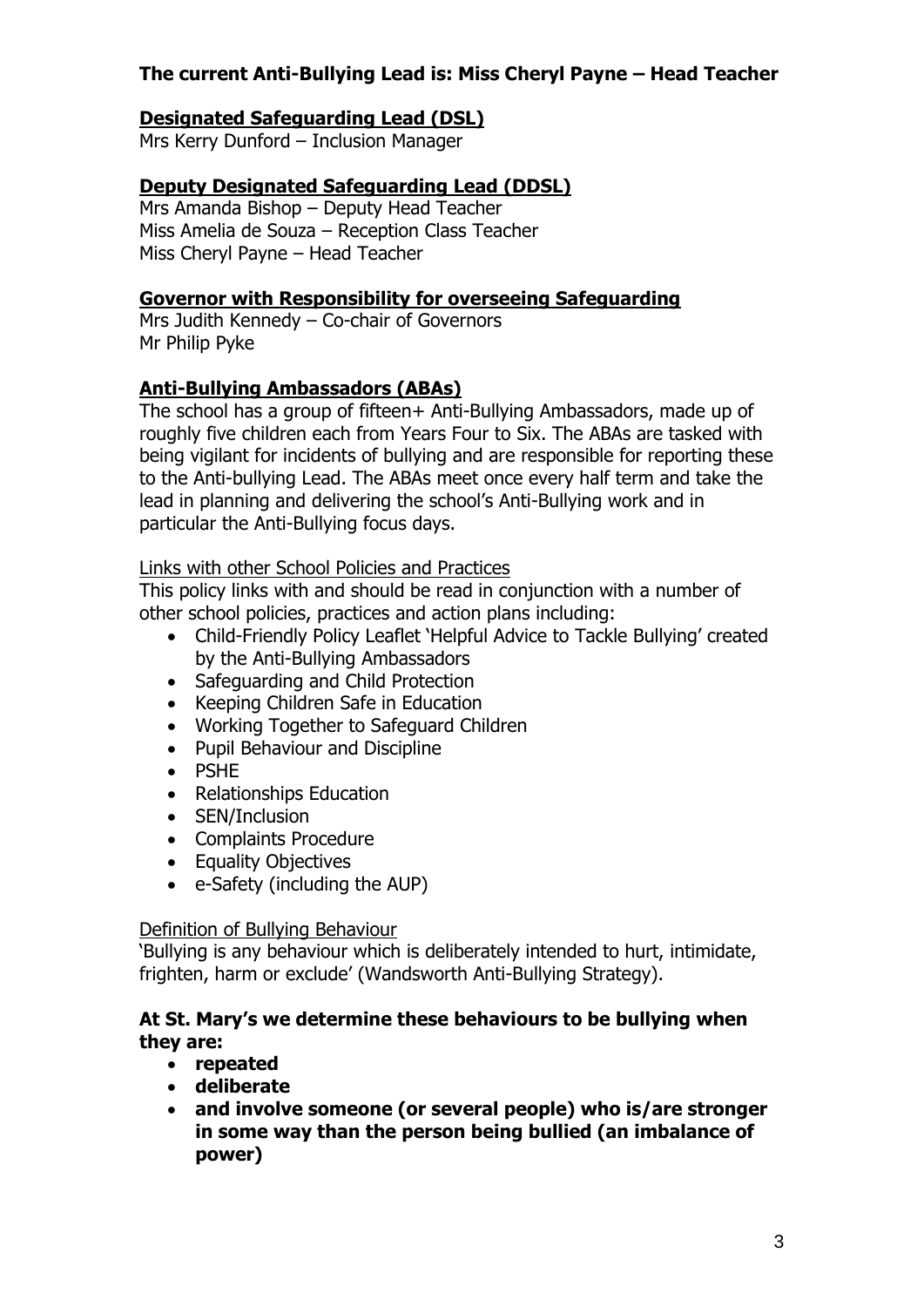Incidents of bullying can occur between child and child, adult and child, child and adult, adult and adult. This policy lays out the responsibilities of all stakeholders in the school to challenge bullying.

The following roles could be involved in an incident of bullying:

# **Target (victim):**

Those who are deliberately hurt, intimidated, frightened, harmed or excluded.

# **Aggressor (bully):**

Can be involved in incidents of bullying in three ways:

- The Ringleader Those leading the bullying, but not always the person 'doing' the
- bullying
- Assistant

Those involved in 'doing' the bullying

• \*Reinforcer

Support the bullying, might laugh or encourage other people to collude with what's going on

# **Bystanders:**

Can be involved in incidents of bullying in two ways:

• Outsider(s)

Ignore any bullying and don't want to get involved – this is a form of reinforcement\*

• Defender

Stand up for someone being bullied or do something about it

All stakeholders are discouraged from taking on the role of outsiders and bystanders through regular anti-bullying awareness activities e.g. workshops on Anti-Bullying Days, visits from theatre companies, ABAs videos, storybooks, assemblies, competitions, film education etc.

# Table 1: Types of Bullying Behaviours and examples:

| The following lists are not exhaustive and will need to be added to. |  |  |  |  |
|----------------------------------------------------------------------|--|--|--|--|
|----------------------------------------------------------------------|--|--|--|--|

|           | <b>Verbal Bullying</b>                    |                        | Non-Verbal<br><b>Bullying</b>                 |                        | <b>Physical Bullying</b>                            |                | Technological<br><b>Bullying</b>                |
|-----------|-------------------------------------------|------------------------|-----------------------------------------------|------------------------|-----------------------------------------------------|----------------|-------------------------------------------------|
|           | name calling<br>qossip                    | $\bullet$              | intimidating gestures<br>hiding or stealing a |                        | Includes a direct physical<br>attack or an indirect |                | Sending threatening or<br>intimidating comments |
|           | spreading rumours                         |                        | persons belongings                            |                        | attack on property or                               | via:           |                                                 |
|           | belittling comments<br>personal jokes     | $\bullet$<br>$\bullet$ | dirty looks<br>sending written                |                        | belongings<br>beating                               | ٠<br>$\bullet$ | email<br>text messages                          |
|           | verbal attacks                            |                        | threats                                       | $\bullet$              | biting                                              | $\bullet$      | internet forums                                 |
|           | teasing<br>sexual harassment              | $\bullet$              | setting someone up<br>to take the blame       | $\bullet$<br>$\bullet$ | choking<br>kicking                                  |                | malicious or prank<br>phone calls               |
|           | including sexually<br>abusive language    | $\bullet$<br>$\bullet$ | shunning someone<br>kissing teeth             | $\bullet$<br>$\bullet$ | punching<br>shaking                                 | ٠<br>$\bullet$ | instant messaging<br>internet chat rooms        |
| $\bullet$ | threats                                   | $\bullet$              | deliberate                                    |                        | slapping                                            |                | personal websites                               |
|           | excluding individuals<br>from activities, |                        | embarrassment<br>humiliation                  | $\bullet$              | tripping<br>spitting                                |                | Taking/posting/                                 |
|           | friends and social                        |                        | theft                                         |                        | hitting                                             |                | sending                                         |
|           | groups<br>damaging a                      |                        | stalking                                      |                        | poking<br>throwing                                  |                | embarrassing or<br>humiliating pictures         |
|           | reputation                                |                        |                                               |                        | shoving                                             |                | and or video clips                              |
|           | coercion<br>inciting others to do         |                        |                                               |                        | urinating<br>groping or unwanted                    | $\bullet$      | Using technology to<br>threaten, intimidate     |
|           | dangerous things                          |                        |                                               |                        | touching                                            |                | or harass an                                    |
|           | inciting hatred                           |                        |                                               |                        | ignoring                                            |                | individual or a group                           |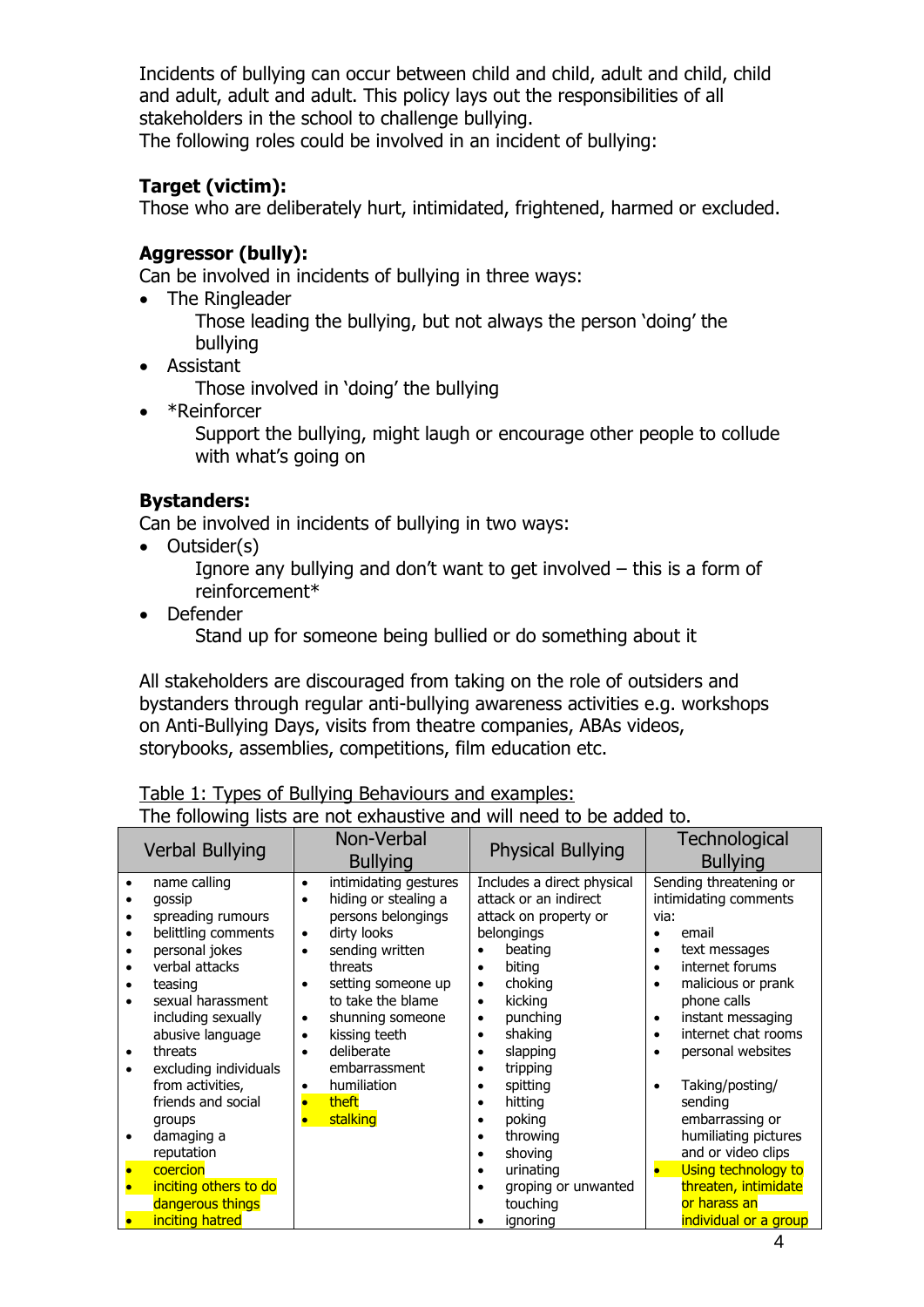| towards an individual | blocking the way<br>$\bullet$     |
|-----------------------|-----------------------------------|
| or group              | demanding money<br>$\bullet$      |
| intimidating phone    | forcing to take part<br>$\bullet$ |
|                       |                                   |
| calls                 | in events against                 |
| taunting              | their will                        |
|                       | forcing others to do<br>٠         |
|                       | unwanted things in                |
|                       | front of others                   |
|                       |                                   |
|                       | having belongings<br>٠            |
|                       | destroyed, stolen                 |
|                       | and/or ridiculed                  |
|                       | extortion with                    |
|                       |                                   |
|                       | threats                           |
|                       | sexual abuse                      |
|                       | sexual violence                   |
|                       | threatening with a                |
|                       | weapon                            |
|                       |                                   |
|                       | using a weapon to                 |
|                       | inflict harm                      |
|                       | physical assault                  |
|                       | stealing                          |
|                       |                                   |
|                       | happy slapping                    |
|                       | criminal damage                   |

Criminal behaviours are highlighted in yellow Taken from Wandsworth Safeguarding Children Board's Anti-Bullying Strategy

Individuals – **including all of the stakeholders in the school** - may be bullied because of: their appearance, SEN or disability, health conditions, home situation, race, culture, income, class, sexuality, gender, faith, religion, home or family

Anti-Bullying Ambassadors are trained in the protected characteristics as outlined in the Equality Act 2010, to enable them to be vigilant for bullying in all its forms. Anti-Bullying days focus on the ways that we are all different and how we should work to respect and celebrate our differences.

# Reporting and Recording Bullying

Bullying can be reported in the following ways:

- For children in Key Stage Two, use of a Self-Referral Form (Appendix 1)
- $\bullet$  By talking to someone when you ask to speak with someone let them know immediately that it concerns bullying:
	- o Talk to any Member of Staff
	- o Talk to a Governor
	- o Talk to a Parent
	- $\circ$  Talk to a Friend
	- o Talk to a Peer
	- o Talk to an Anti-Bullying Ambassador
	- o Talk to a Playground Pal (Year Six Pupils)
	- o Talk to a member of The School Council
- Through the Class Worry Box
- A parent who is concerned that their child is being bullied should speak to their child's class teacher immediately
- The Anti-Bullying Lead should be informed immediately every time that an allegation of bullying is made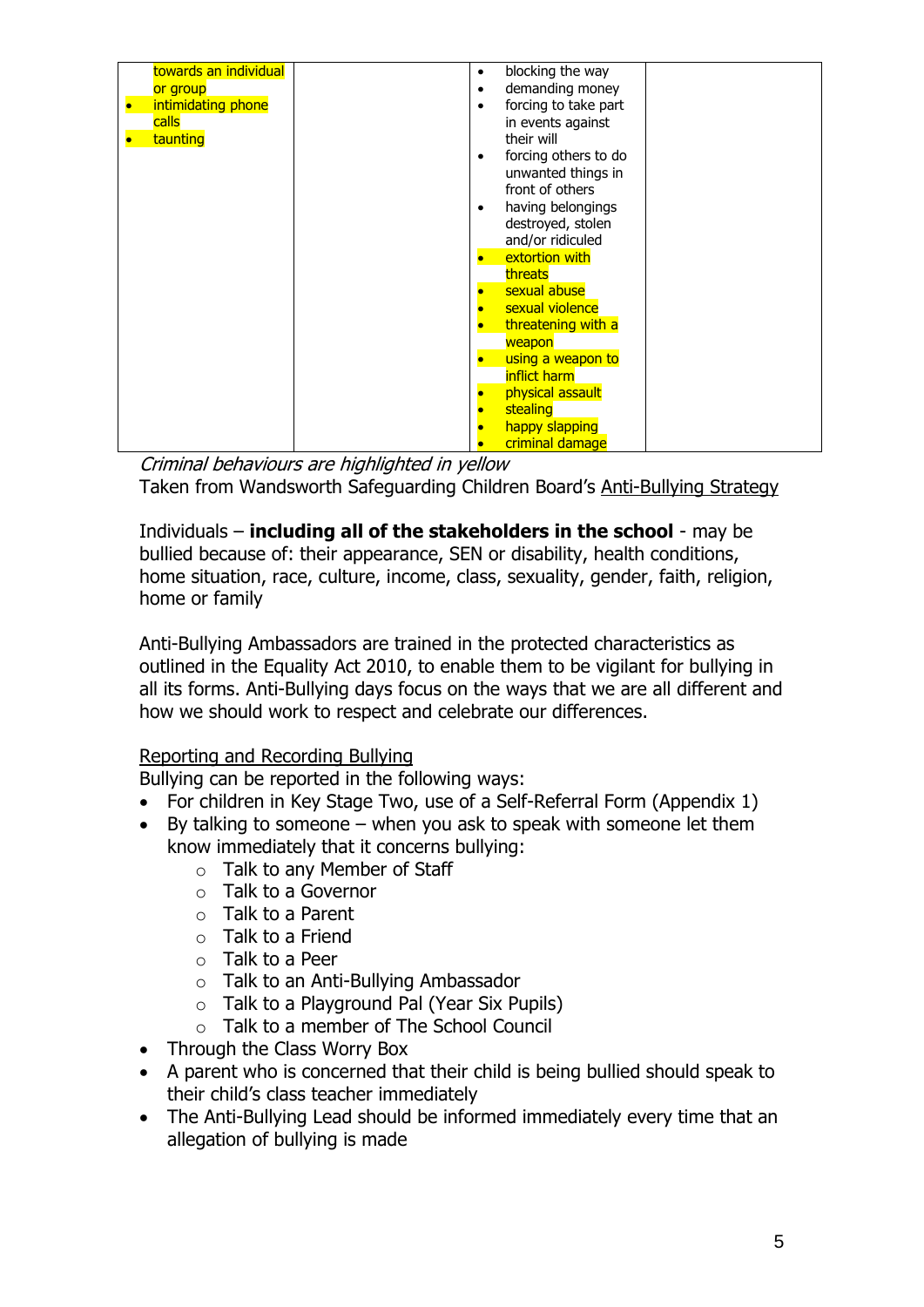If you, or someone else, are being bullied  $-$  you must tell someone  $-$  if you can't talk to any of the people or use any of the systems above you can seek support from the following organisations:

| Organisation  | Telephone                                     | <b>Web Address</b>                          |
|---------------|-----------------------------------------------|---------------------------------------------|
| Childline     | 0800 1111                                     | http://www.childline.org.uk/pages/home.aspx |
| Kidscape      | 08451 205                                     | http://www.kidscape.org.uk/                 |
|               | 204                                           |                                             |
| Anti-Bullying |                                               | http://www.anti-bullyingalliance.org.uk/    |
| Alliance      |                                               |                                             |
| $CEOP*$       | 0870 000                                      | http://ceop.police.uk/                      |
|               | 3344                                          |                                             |
| <b>NSPCC</b>  | 0808 800                                      | http://www.nspcc.org.uk/                    |
|               | 5000 (for adults<br>concerned about children) |                                             |
|               |                                               |                                             |
| The Bullying  |                                               | http://www.bullyinginterventiongroup.co.uk/ |
| Intervention  |                                               |                                             |
| Group         |                                               |                                             |
| The Diana     | 020 7628                                      | http://diana-award.org.uk/                  |
| Award         | 7499                                          |                                             |

\*Child Exploitation and Online Protection Centre

All stakeholders at St. Mary's have a **duty** to 'TELL' the Anti-Bullying Lead **immediately** if they are told of or have a concern that somebody is being bullied.

Where there are Child Protection or Safeguarding issues, then the matter should be reported to the School's DSL **without delay**.

Should the Anti-Bullying Lead be accused of Bullying, then the Head Teacher should be informed immediately. The Anti-Bullying Lead will be suspended from their duties as Anti-Bullying Lead while the matter is investigated.

If the Anti-Bullying Lead is also the Head Teacher, then the Chair of Governors should be informed immediately. The Anti-Bullying Lead will be suspended from their duties as Anti-Bullying Lead while the matter is investigated.

#### Reporting arrangements for parents/carers

When bullying behaviours (minor or major incidents) are investigated, and the incident involves children, then parents will be informed immediately and their co-operation will be expected. They will be invited to meet with the member of staff supporting any incident of suspected or proven bullying.

In the meeting, the member of staff will clearly identify and communicate the significant events of the incident and discuss the possible support that home and school could provide as well as discussing possible sanctions.

Support and sanctions will be agreed in a home school or equivalent partnership. Where children are involved, then the school will work closely with parents, consulting them fully before applying any support/sanctions.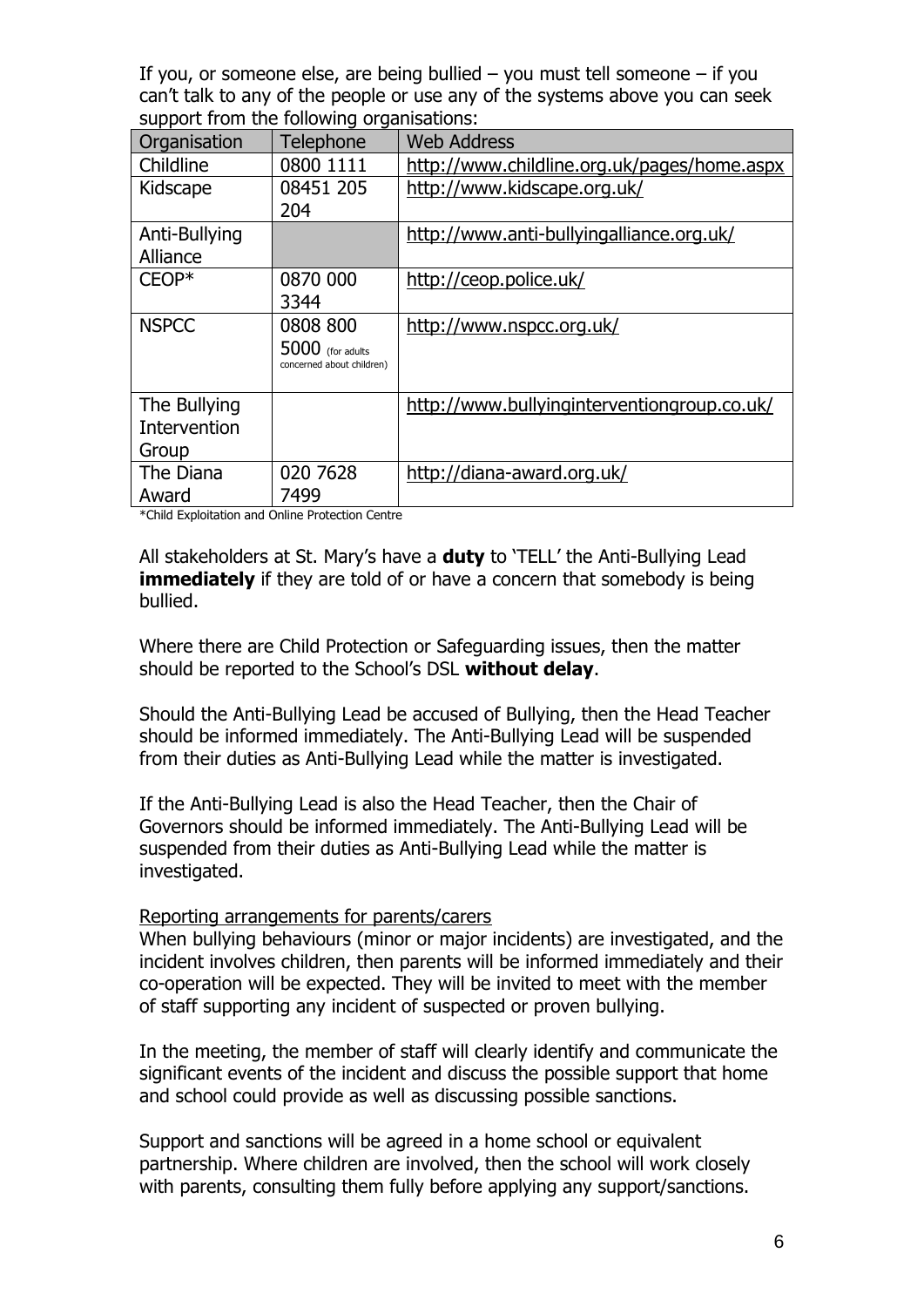# Responding to Bullying

 $T<sub>ab</sub>$  $\sim$  2:

The response to a report of Bullying will depend wholly on the nature and frequency of offence and all stakeholders should take a preventative approach.

The school's procedure for dealing with an allegation of bullying is outlined in Appendix 2.

- The responsibility for managing the disclosure lies with the adult stakeholder who receives the disclosure about the incident.
- Pupils who receive a disclosure should report this immediately to any adult stakeholder.
- Other stakeholders who have received a disclosure in relation to bullying should first determine if it is a minor or major incident:

| Table 2.                                                                                                                                                                                                      |                                                                                                                                                                                                                                                                                                                                                                                                                |
|---------------------------------------------------------------------------------------------------------------------------------------------------------------------------------------------------------------|----------------------------------------------------------------------------------------------------------------------------------------------------------------------------------------------------------------------------------------------------------------------------------------------------------------------------------------------------------------------------------------------------------------|
| Minor Incidents                                                                                                                                                                                               | Major Incidents                                                                                                                                                                                                                                                                                                                                                                                                |
| • An incident where there is doubt<br>as to whether bullying behaviours<br>are evident<br>An incident where a stakeholder is<br>$\bullet$<br>found to be displaying bullying<br>behaviours for the first time | Physical Bullying has occurred<br><b>Technological Bullying has</b><br>occurred<br>Racist or homophobic language<br>$\bullet$<br>has been used<br>Language relating to a persons<br>SEN, disability, culture, sexuality,<br>gender, faith or religion has been<br>used<br>• A second incident of bullying<br>behaviours is evidenced<br><b>Criminal Bullying Behaviours</b><br>(highlighted yellow in Table 1) |

- All stakeholders should reassure the person making the disclosure that they have done exactly the right thing in that they have followed the school's policy and acted in a morally responsible manner.
- Stakeholders need to be sensitive to incidents of bullying to ensure that they do not make the situation worse. They should ensure that any and all of the protected characteristics are taken into account when they are thinking about both the bully and the victim.
- They should thank them for their disclosure and assure them that  $they$  will follow the school's policy in managing the incident from here.
- All minor incidents should be investigated thoroughly by speaking to all of the stakeholders involved. Informal notes should be made during the investigation.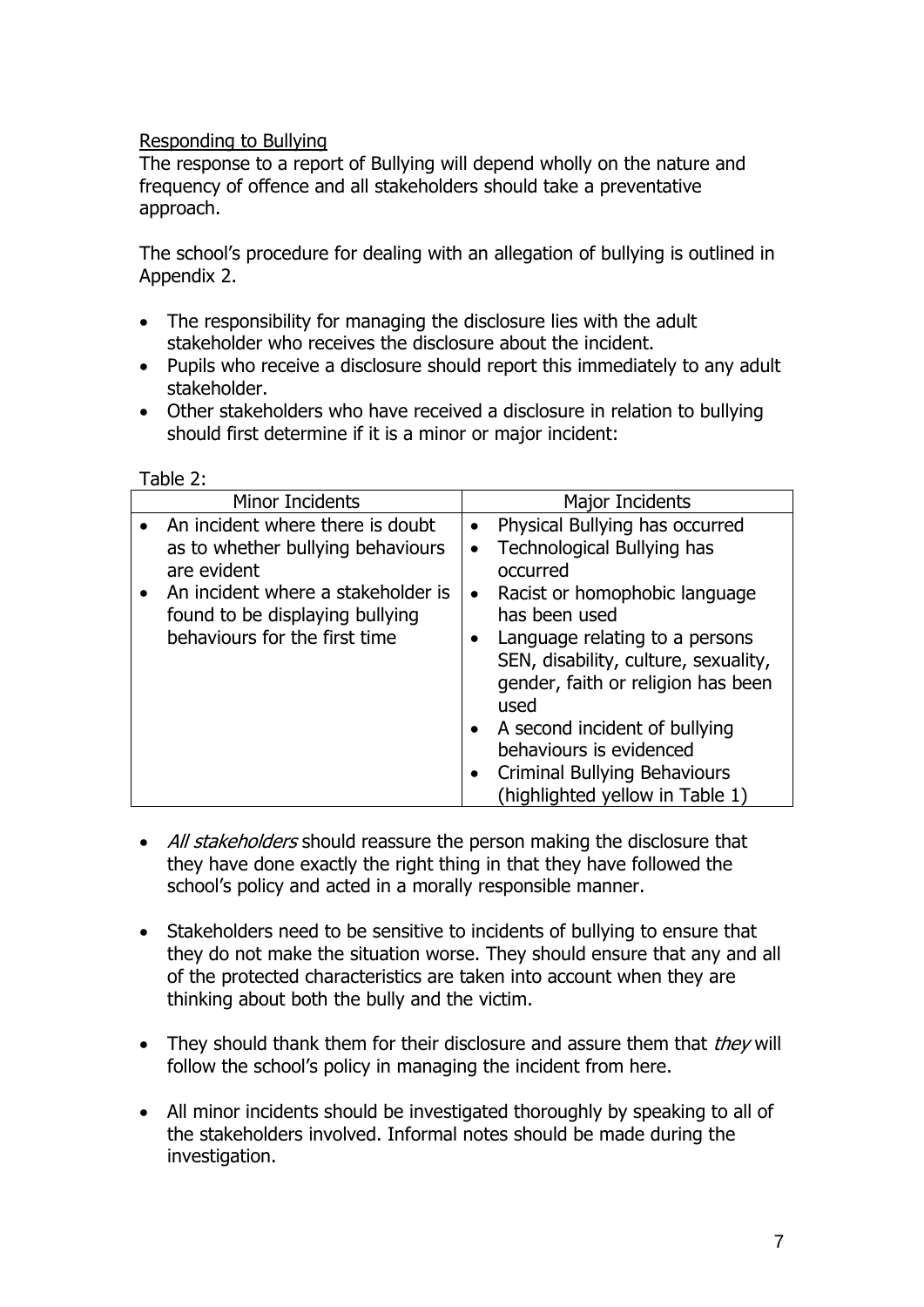- All of the stakeholders involved, will be asked to write down their account of the incident and a report of the incident will be recorded on the school's online information system.
- Regardless of the outcome of the investigation, a record of the incident should **always** be completed.
- Where it is the first of such incidents, the member of staff should make it clear to all involved that bullying behaviours are evident and therefore a report has been logged.
- **They should establish an action plan** which will support the ongoing solution of the incident so that the bully and victim are supported equally with the aim that there will be no reoccurrence of such behaviours.
- They should also clearly explain the procedure that will be followed if bullying behaviours should be evidenced a second time.
- Before any meeting with parents takes place, the school's Anti-Bullying lead should be informed.
- Where a second minor incident has occurred involving the same pupils or stakeholders, then the matter should be reported **immediately** to the Anti-Bullying Lead who will deal with the incident.
- Major incidents should be referred **immediately** to the Anti-Bullying Lead.
- The Anti-Bullying Lead may determine that non-criminal bullying behaviours amount to a major incident and may also refer this to the Head Teacher.
- All major incidents involving criminal behaviours (see Table 1) will be reported immediately to the Head Teacher by the Anti-Bullying Lead.
- Parents should **always** be informed of any incident of suspected/founded bullying.

The Anti-Bullying Lead will share the information in bullying reports with other stakeholders as and when it is deemed necessary in order to ensure the safeguarding of all pupils. Copies of completed reports may also be placed on pupil's files.

Wherever possible, all allegations should be managed and reported to the Anti-Bullying Lead on the day on which they occur/are reported.

**Investigations should begin during the day on which incidents of bullying are reported.** Incidents which are reported after the close of the school day should be investigated as a matter of urgency the following school day.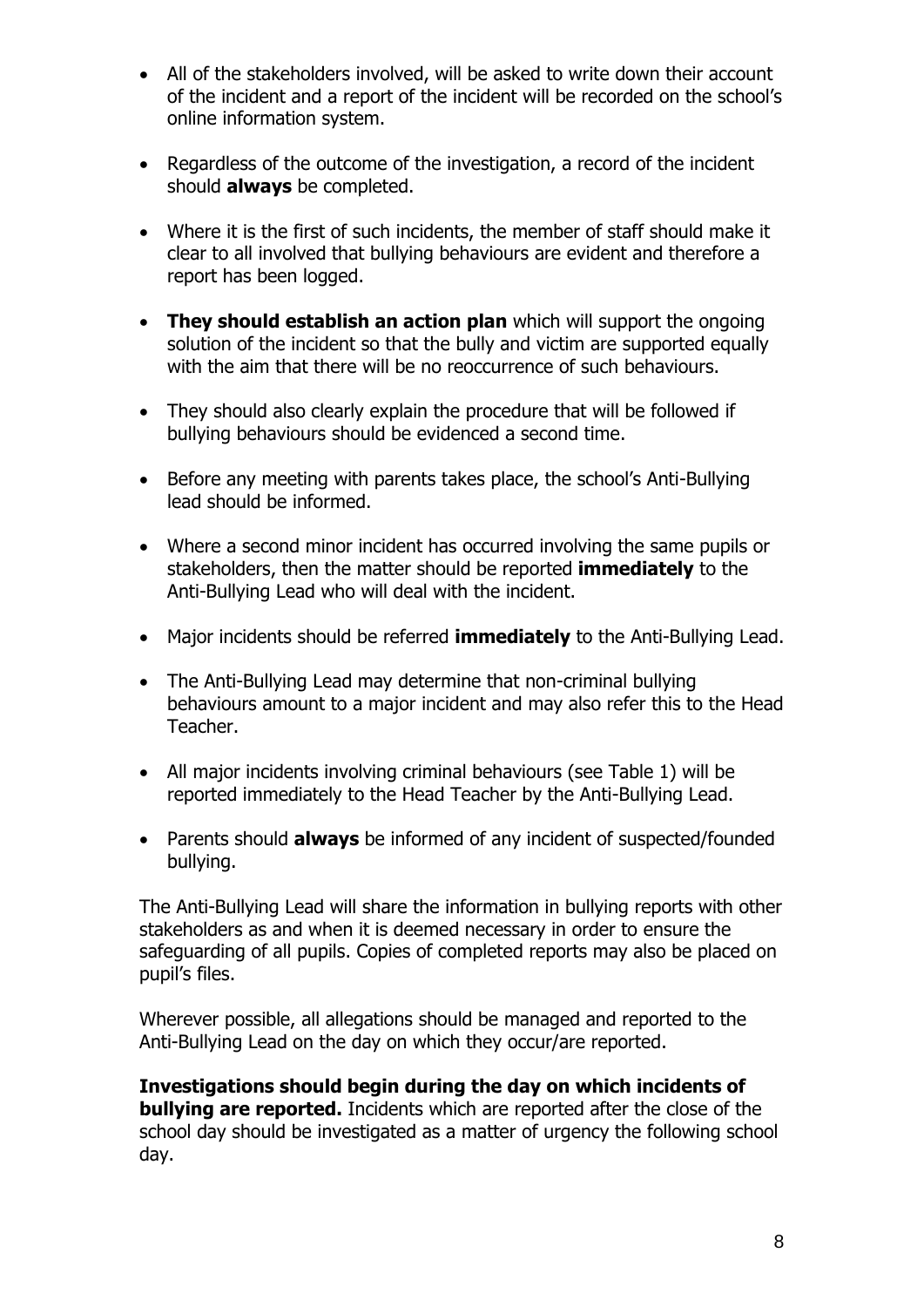# **When an incident of Bullying is reported it should be always be taken seriously – never dismissed - and investigated thoroughly.**

- Where appropriate, all school staff should be made aware of incidents of bullying so that they can be extra vigilant and support those involved to ensure the bullying does not continue.
- $\bullet$  In the event of an incident of technological bullying  $-$  the victim should be advised immediately that they should **not** reply to the message and ensure **all evidence is available and not deleted**.
- In cases where the internet is involved, the ISP (Internet Service Provider), parents of any pupils involved, and Wandsworth's e-Safety Officer should be informed.
- Following the investigation of an incident of bullying it is important that an action plan is put into place.
- The action plan should clearly specify the underlying problems are in the case, how the victim will be supported, how the bully will be supported and, where necessary, sanctioned.
- The aim of the action plan is to ensure that the bullying stops and should involve preventative measures to ensure bullying does not occur again. All victims should be removed **immediately** from any danger. Often times, this will involve removing the bully from the situation.
- Actions plans **must** include clearly identified **fortnightly** review dates.
- Lessons can be learned from all incidents of bullying. Where useful, the Anti-bullying Lead will disseminate anonymous information from the review of cases to all stakeholders as a way of preventing similar incidents from occurring.

When constructing an action plan, staff should consider **support** for the victim. Sanctions should not be applied in isolation and should only be applied where the victim and/or bully will benefit from the sanction.

Possible strategies to support victims/bullies may include:

- A suitable member of staff is clearly identified to offer support (key worker)
- Peer or adult mediation between victim and bully/bullies
- Bubble Time
- Establishment of Positive Talk Group around victim/bully
- Establishment of Positive Self Group around victim/bully
- Establishment of Friendship Group around victim/bully
- Buddy up victim or bullies (peer network)
- Use of Playground Pals
- Class PSHE focus
- Class Circle Time focus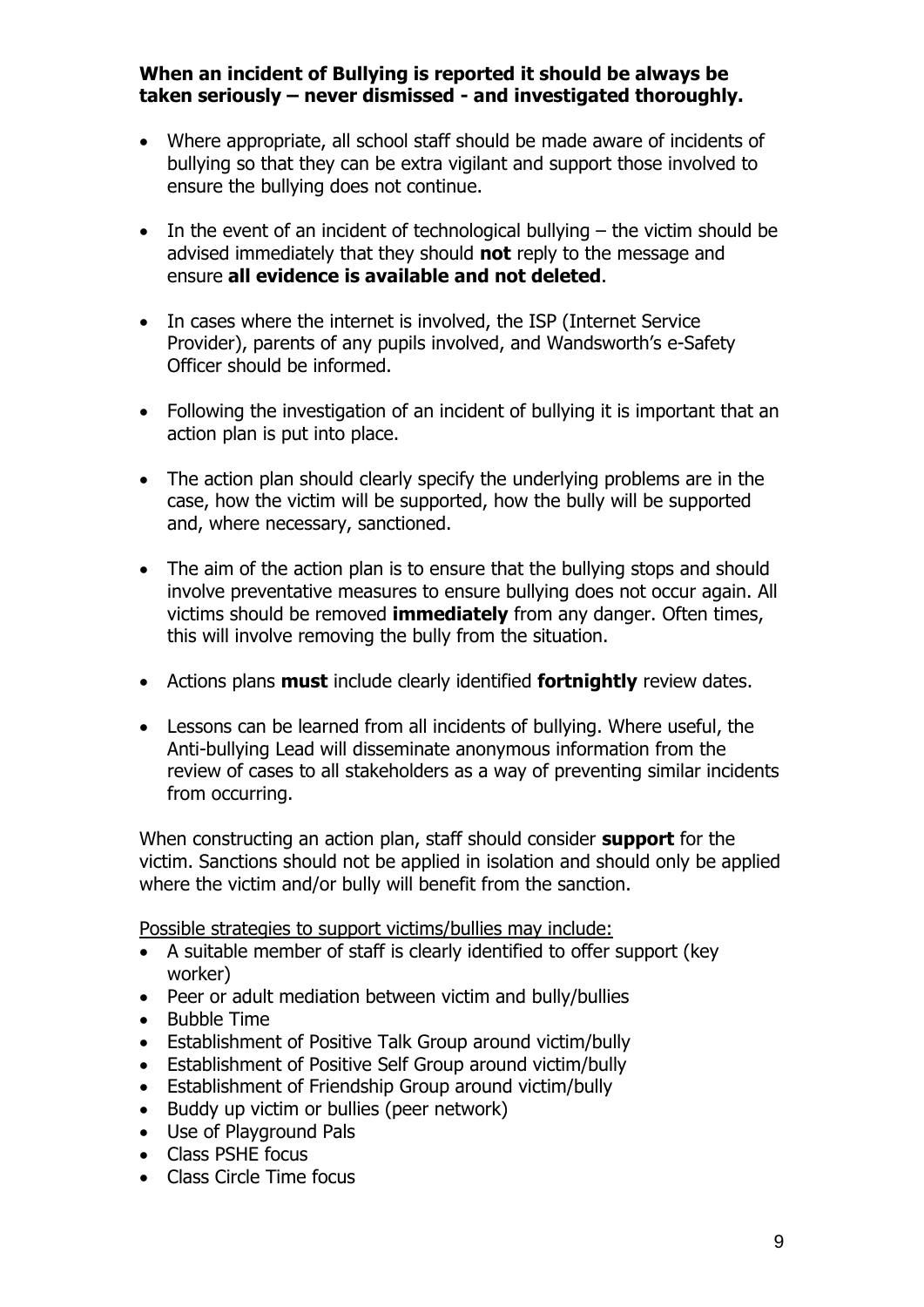Possible sanctions for bullies may include:

- Separating bully from victim
- Loss of playtime/lunchtime
- After school detentions
- School community service
- Debarment from premises at lunchtime
- Internal exclusion from classes
- Exclusion from school attendance (temporary or permanent)
- Referral to relevant authorities e.g. Police, CEOP, Education Welfare Team

A review period should be set as part of the action plan where the stakeholder responsible for dealing with the incident meets with all of the individuals involved (including parent/carers where appropriate), to ensure that the bullying has stopped, deal with any outstanding issues and ensure that victim and bully know where to seek ongoing support and that all involved understand that any reoccurrences or new incidents of bullying should be reported immediately.

All complaints arising from any of the anti-bullying policies or practice, must be made and dealt with adhering to the school's Complaints Procedure.

Strategies for Preventing Bullying

- PSHE Curriculum Jigsaw Scheme of work is used across the school from Nursery to Year Six
- Circle Time
- Class Worry Box
- Anti-Bullying Ambassadors
- Playground Pals
- School Council
- Bubble Time pupils request time to talk to a member of school staff about something that is worrying them
- Friendship Groups
- Celebration of National Anti-Bullying Week
- Anti-Bullying Focus Days (one per term)
- Anti-Bullying Posters on display around school
- Safer Internet Day (SID)
- e-Safety workshops for parents
- Staff Training regular training sessions will be planned within the school's INSET and Staff Meeting cycles on a range of topics to ensure that they are well-equipped to deal with all forms of bullying
- Fixed Safeguarding agenda points in Key Stage, Support Staff, Staff and SLT Meetings

# Signs that someone is being bullied

Vigilance is key. Victims may indicate signs of behaviour that they are being bullied. All stakeholders should be aware of the possible signs and they should investigate further if someone:

- $\circ$  is frightened of walking to and from school
- o doesn't want to go on public transport to/from school
- o begs to be driven to school
- $\circ$  changes their usual routine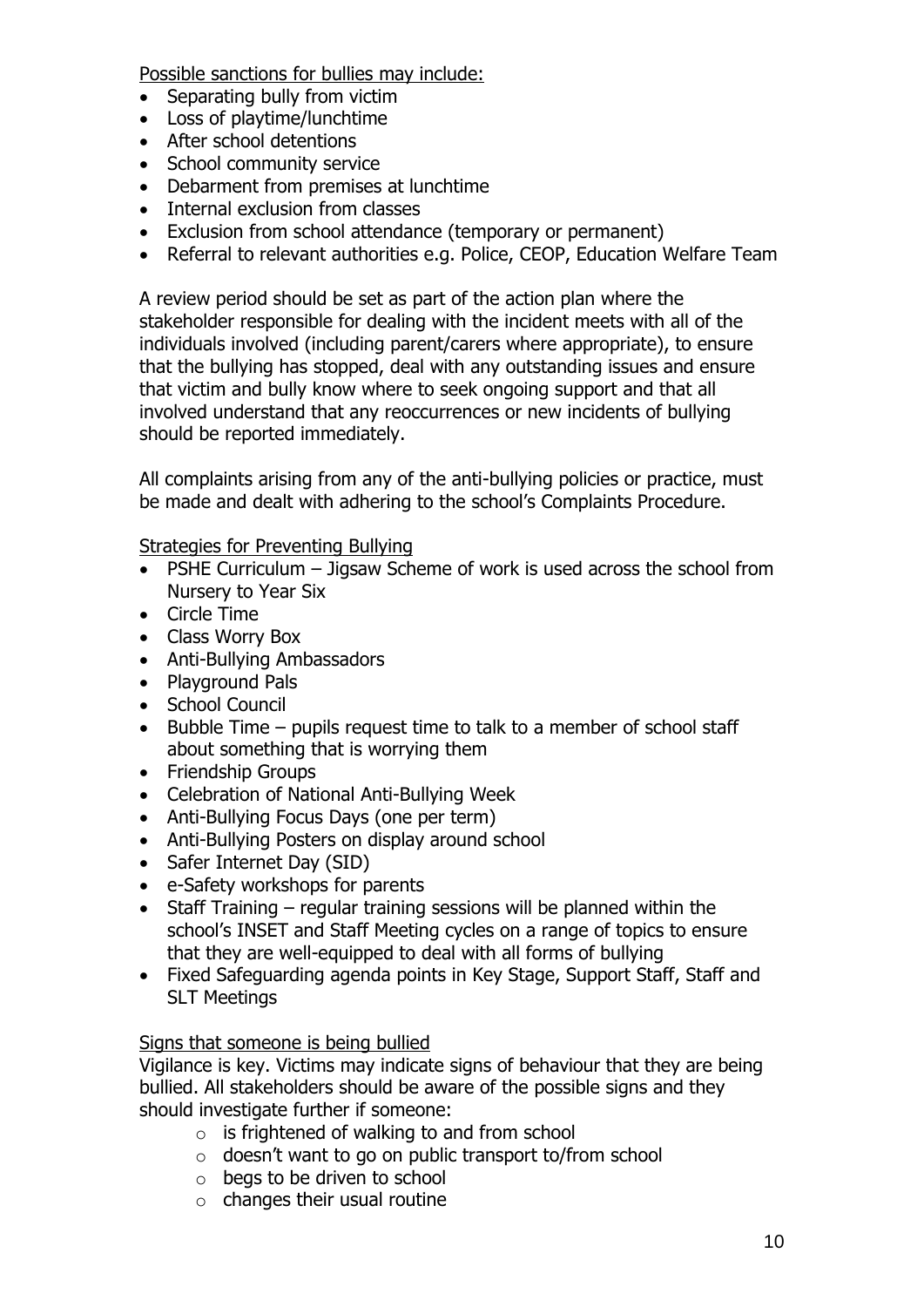- $\circ$  is unwilling to go to school (school phobic)
- $\circ$  begins to truant
- o becomes withdrawn, anxious or lacking in confidence
- o starts stammering
- $\circ$  attempts or threatens suicide or runs away
- o cries themselves to sleep at night or has nightmares
- $\circ$  feels ill in the morning or claims to feel ill
- $\circ$  begins to do poorly at school/work
- $\circ$  comes home with clothes torn/belongings damaged
- o has possessions which are damaged or 'go missing'
- $\circ$  asks for money or starts stealing
- o continually 'loses' dinner or other monies
- o has unexplained cuts or bruises
- $\circ$  comes home starving (money/lunch has been stolen)
- o becomes aggressive, disruptive or unreasonable
- $\circ$  is bullying others e.g. siblings
- o stops eating
- $\circ$  is frightened to say what's wrong
- $\circ$  gives improbable excuses for any of the above
- $\circ$  is afraid to use the internet or mobile phone
- $\circ$  is nervous and jumpy when a cyber message is received

These signs and behaviours may indicate other problems, but bullying should be considered a possibility and explored.

#### Monitoring and Review

We will review this policy once every year as well as responding to trends that suggest the need for review. The school uses the guidance from the Department for Education, The BIG Award, The Diana Award, the Anti-Bullying Alliance and the Wandsworth Anti-Bullying Strategy.

#### Consultation and Participation

Parent and Pupil Surveys are conducted regularly in which parents and pupils have an opportunity to give their views on the standard of behaviour in the school and specifically how the school deals with alleged incidents of bullying i.e. how effective this policy is in practice.

The analysis of these questionnaires and those conducted by the Anti-Bullying Ambassadors is used to compile objectives for the Anti-bullying Ambassadors Action Plan.

The policy was given a comprehensive and rigorous review and rewrite in March 2012. It was audited by the Local Authority's Lead Officer for Inclusion (Inclusion Service) and underwent a period of consultation with all stakeholders especially parents/carers and pupils before it was approved by the Pupil Committee and then formally adopted by the full Governing Body in September 2012.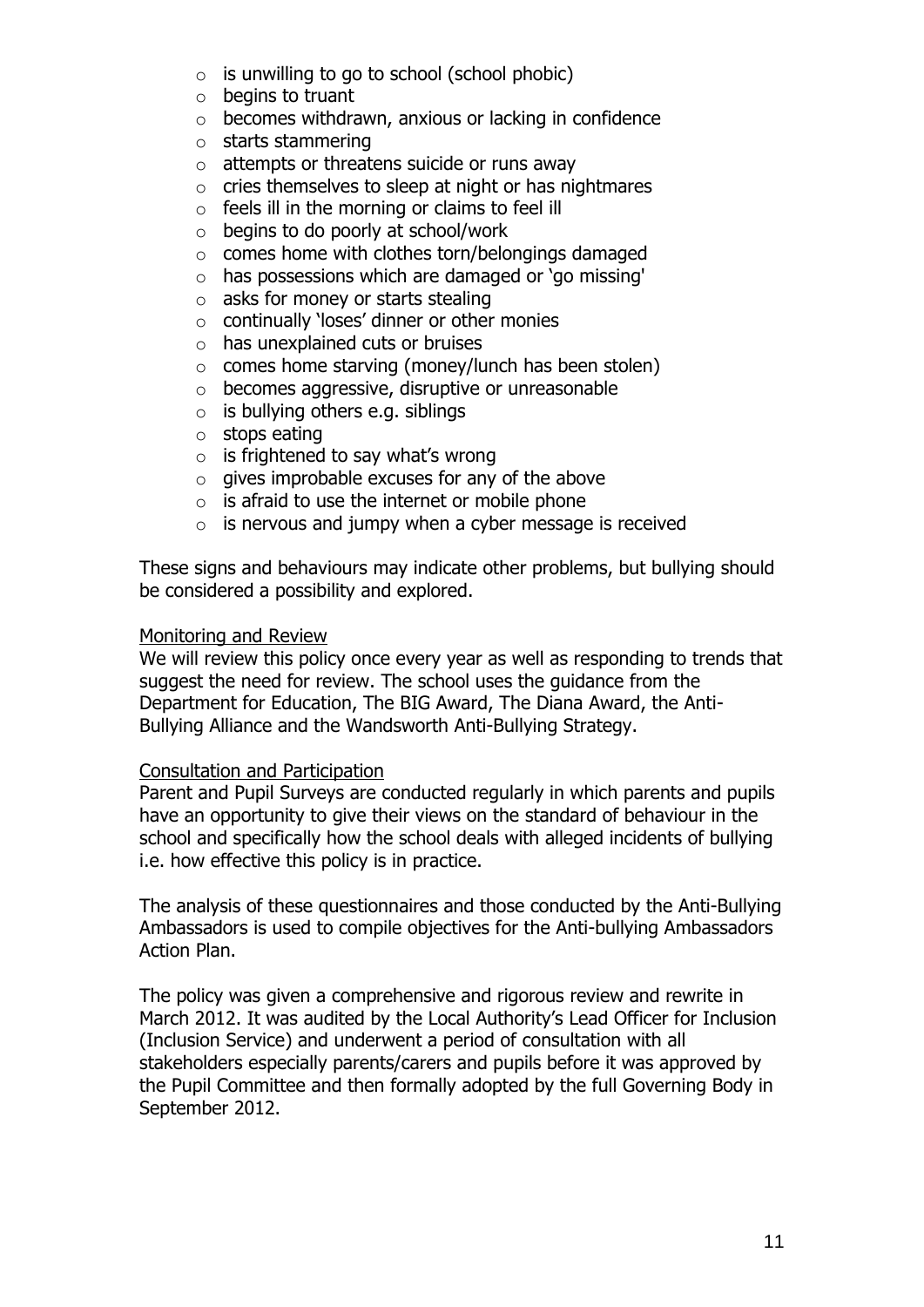| Name/s and job<br>title of reviewer | Date of review | Date of governor<br>approval | Suggested date<br>for review |
|-------------------------------------|----------------|------------------------------|------------------------------|
| Miss Cheryl Payne                   | June 2014      | <b>July 2014</b>             | June 2015                    |
| Miss Cheryl Payne                   | May 2015       | May 2015                     | May 2016                     |
| Miss Cheryl Payne                   | May 2016       | May 2016                     | May 2017                     |
| Miss Cheryl Payne                   | June 2017      | June 2017                    | May 2018                     |
| Miss Cheryl Payne                   | January 2018   | February 2018                | January 2019                 |
| Miss Cheryl Payne                   | January 2019   | January 2019                 | January 2020                 |
| Miss Cheryl Payne                   | February 2020  | February 2020                | February 2021                |
| Miss Cheryl Payne                   | May 2021       | May 2021                     | May 2022                     |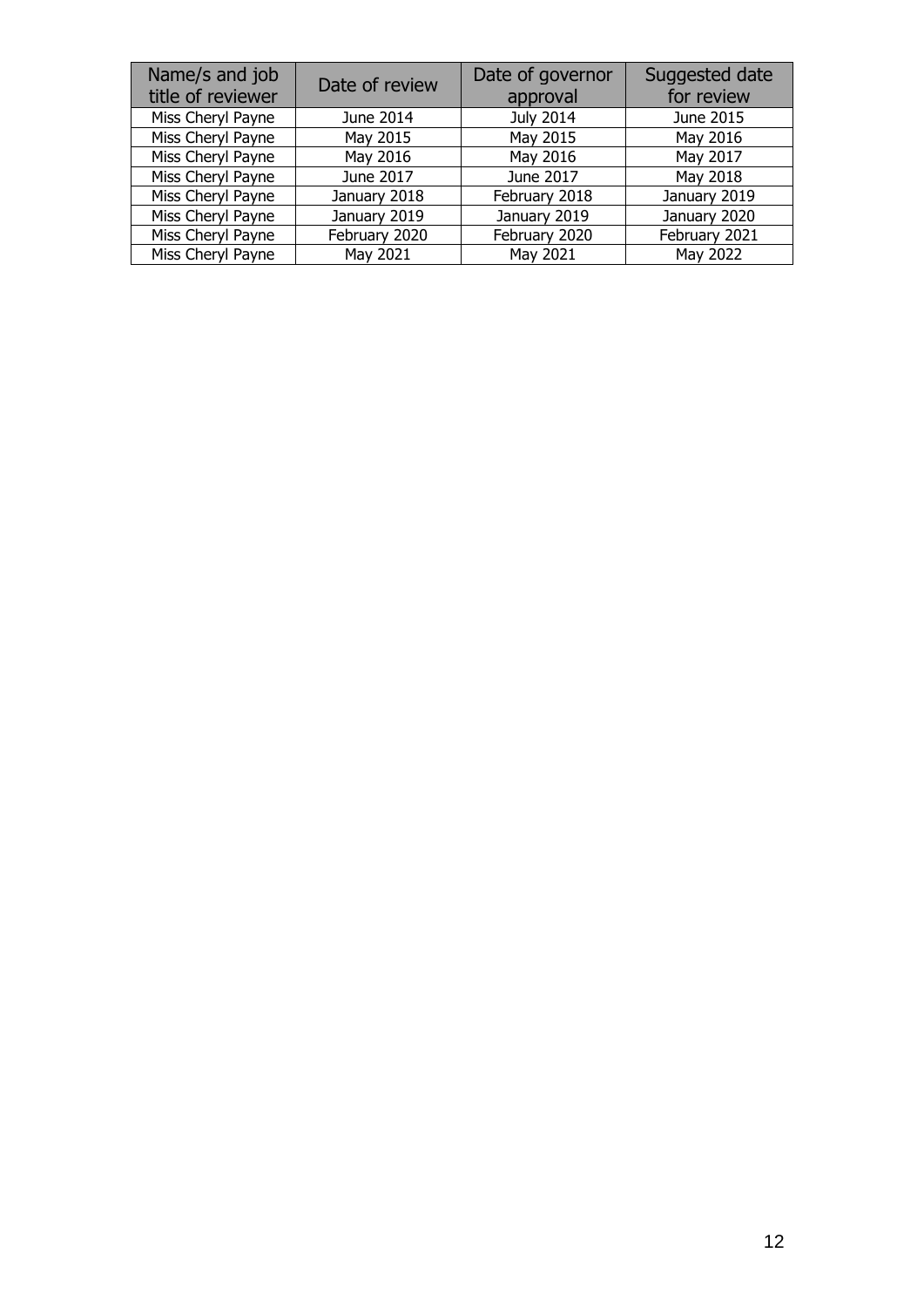It is wrong for anyone to:

- Bully you
- Take or harm your things
- Hurt you or call you names
- Make you feel frightened or stop you from going places
- Touch you without your permission
- Be nasty to you (or others) because of your background and how you look (for example because you are a boy or girl, because of your skin colour, if you have a disability, you are gay or because of your religious beliefs)

If you have experienced any of these things, please tell us. We are sorry that it has happened and want to stop it from happening again.

- You can fill this form out by yourself and put it in the bullying box or give it to your teacher
- You can also talk to a member of staff and ask them to fill in a form for you

We will respond to your report sensitively

MAPMYNE

Cheryl Payne Head Teacher/Anti-Bullying Lead

What is your name and class?

When did the incident happen (date and time)?

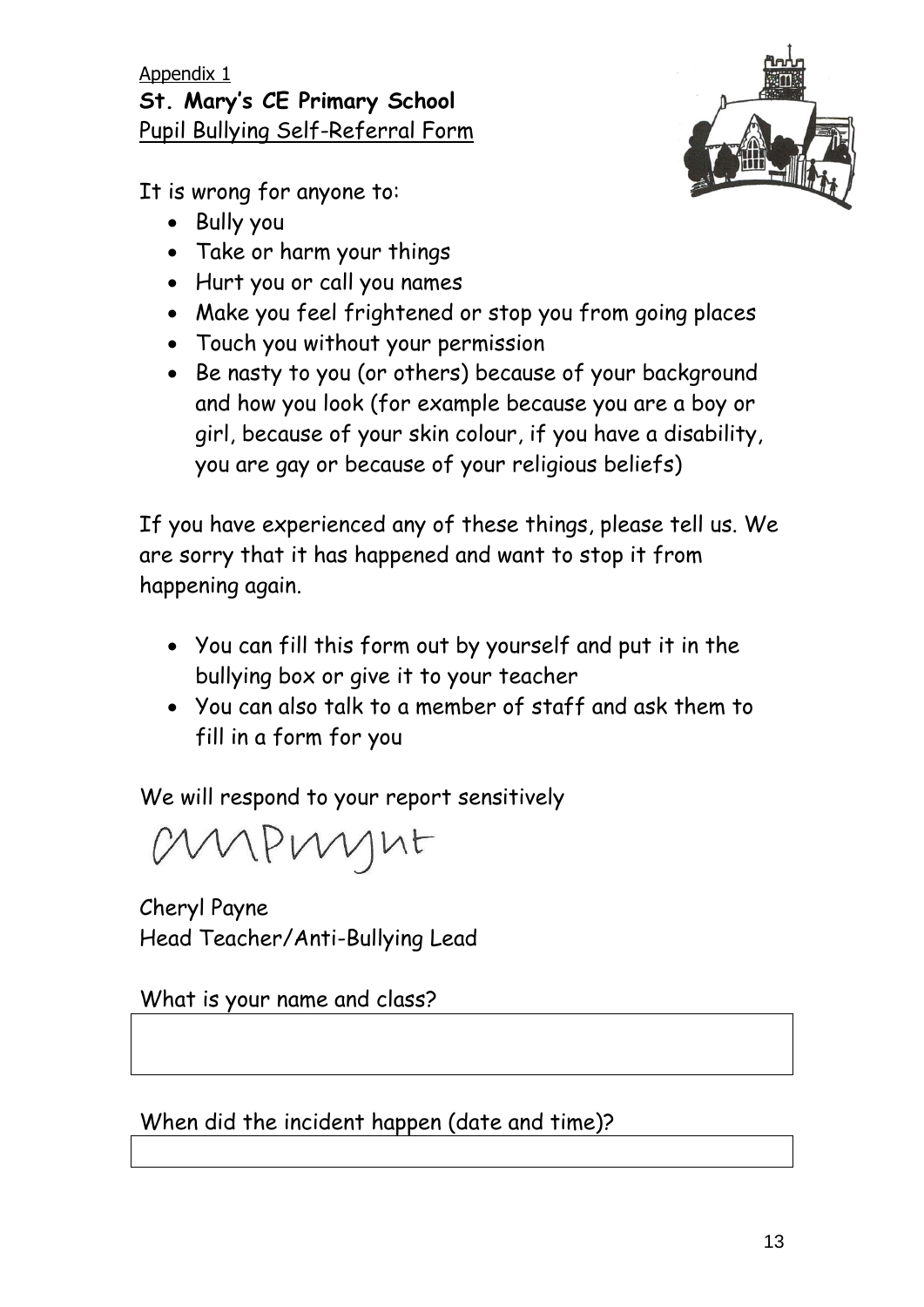Where did it happen?

Did you tell anyone? Who? What did they do?

What would you like the school to do?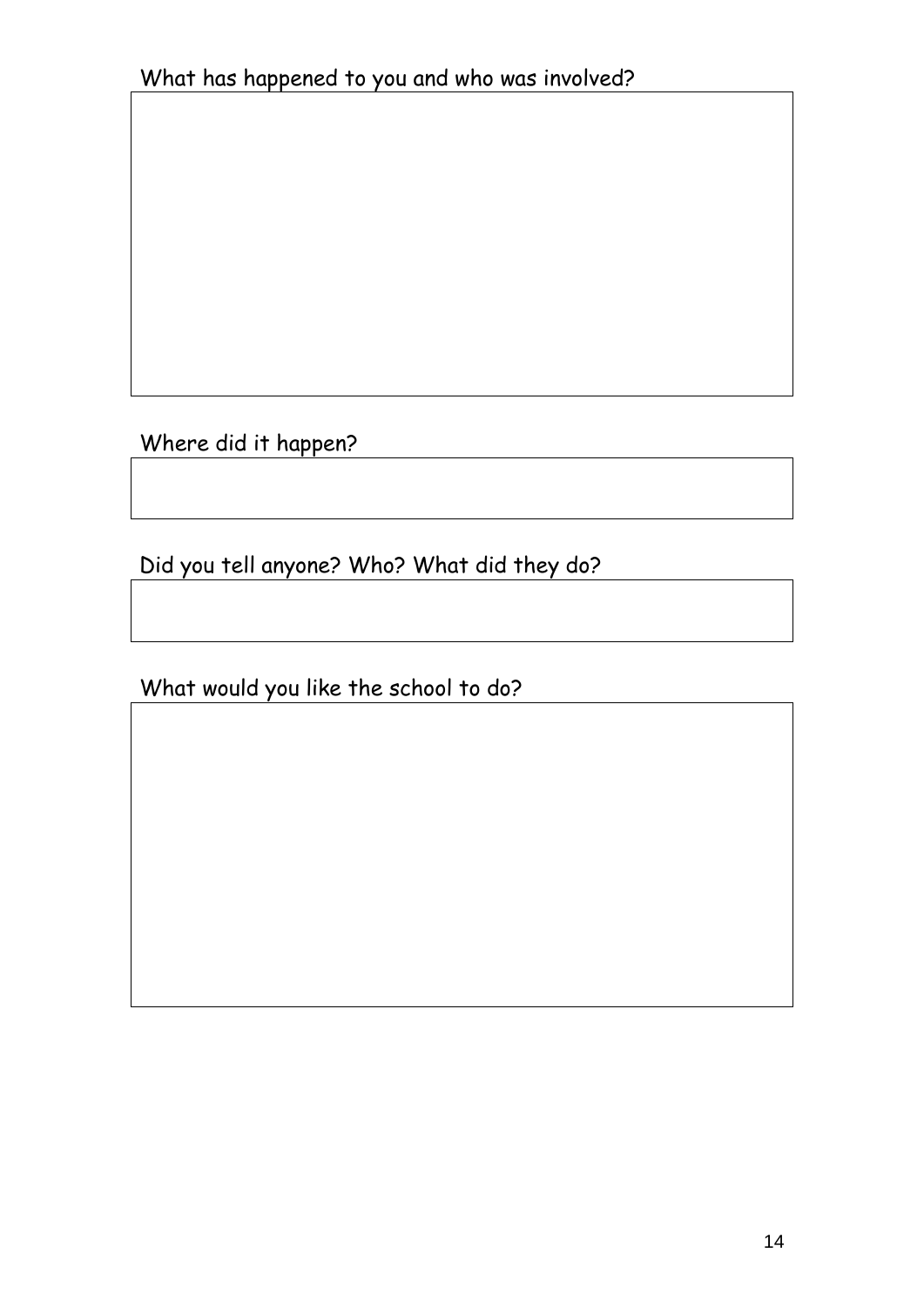Appendix 2

**Procedure to be followed when dealing with suspected incidents of bullying**



\*Where the victims and bullies are children